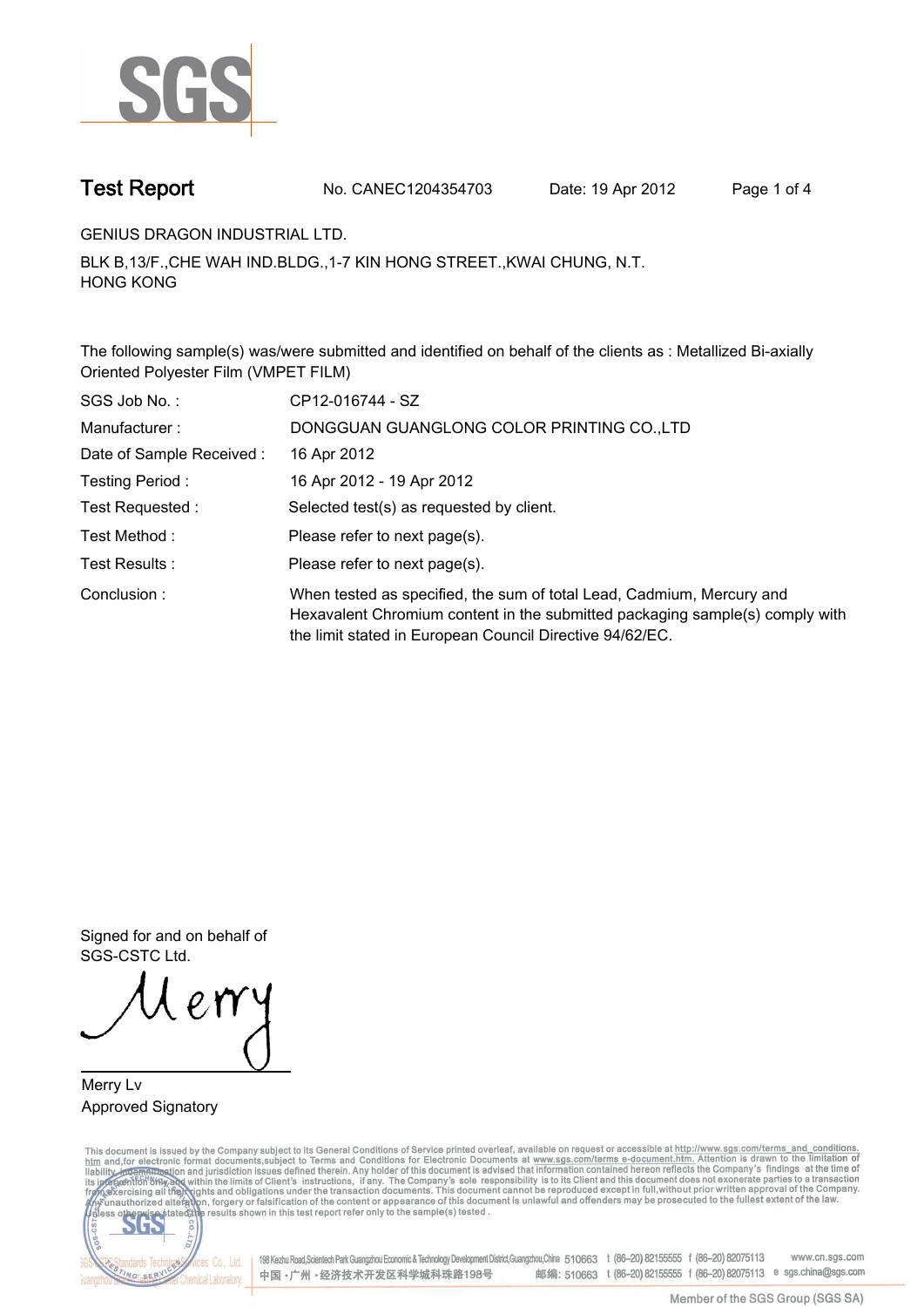

**Test Report. No. CANEC1204354703 Date: 19 Apr 2012. Page 2 of 4.**

**Test Results :.**

**Test Part Description :.**

| Specimen No. | SGS Sample ID    | <b>Description</b> |  |
|--------------|------------------|--------------------|--|
|              | CAN12-043547.001 | Silvery film       |  |

lards Teo

NG SERY

Chemical Laboratory.

**Remarks :.(1) 1 mg/kg = 1 ppm = 0.0001%.**

**(2) MDL = Method Detection Limit.**

- **(3) ND = Not Detected ( < MDL ).**
- **(4) "-" = Not Regulated.**

## **European Directive 94/62/EC – Total Lead, Cadmium, Mercury and Hexavalent Chromium Content.**

**Test Method :. With reference to GZTC CHEM-TOP-174-01. Analysis of Cadmium, Lead, Mercury were performed by ICP-OES. Analysis of Hexavalent Chromium (Cr(VI)) was performed by UV-Vis.**

| Test Item(s)                 | Limit                    | <u>Unit</u> | <b>MDL</b> | <u>001</u> |
|------------------------------|--------------------------|-------------|------------|------------|
| Cadmium (Cd)                 | ۰                        | mg/kg       | 5          | ND         |
| Lead (Pb)                    | ۰                        | mg/kg       | 5          | ND         |
| Hexavalent Chromium (CrVI)   | $\overline{\phantom{a}}$ | mg/kg       | 5          | ND         |
| Mercury (Hg)                 | ۰                        | mg/kg       | 5          | ND         |
| Total (Pb + Cd + Cr VI + Hg) | 100                      | mg/kg       |            | ND         |

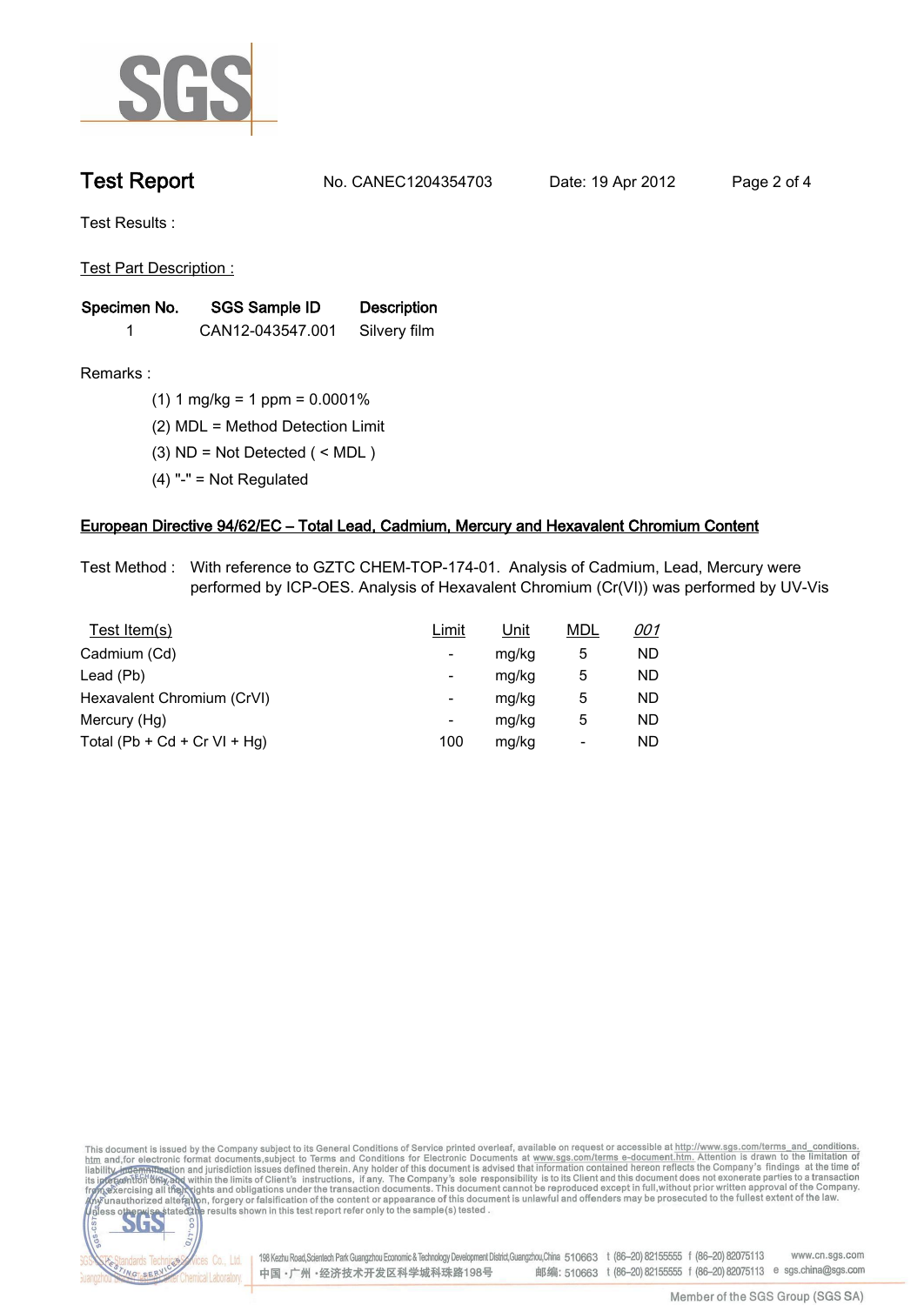

dards Ter

NG SER

**Chemical Laboratory** 

**Test Report. No. CANEC1204354703 Date: 19 Apr 2012. Page 3 of 4.**

# **ATTACHMENTS Pb/Cd/Hg/Cr6+ Testing Flow Chart**

**1)** Name of the person who made testing: Bella Wang

2) Name of the person in charge of testing: Adams Yu





198 Kezhu Road,Scientech Park Guangzhou Economic & Technology Development District,Guangzhou,China 510663 t (86-20) 82155555 f (86-20) 82075113 www.cn.sgs.com 邮编: 510663 t (86-20) 82155555 f (86-20) 82075113 e sgs.china@sgs.com 中国·广州·经济技术开发区科学城科珠路198号